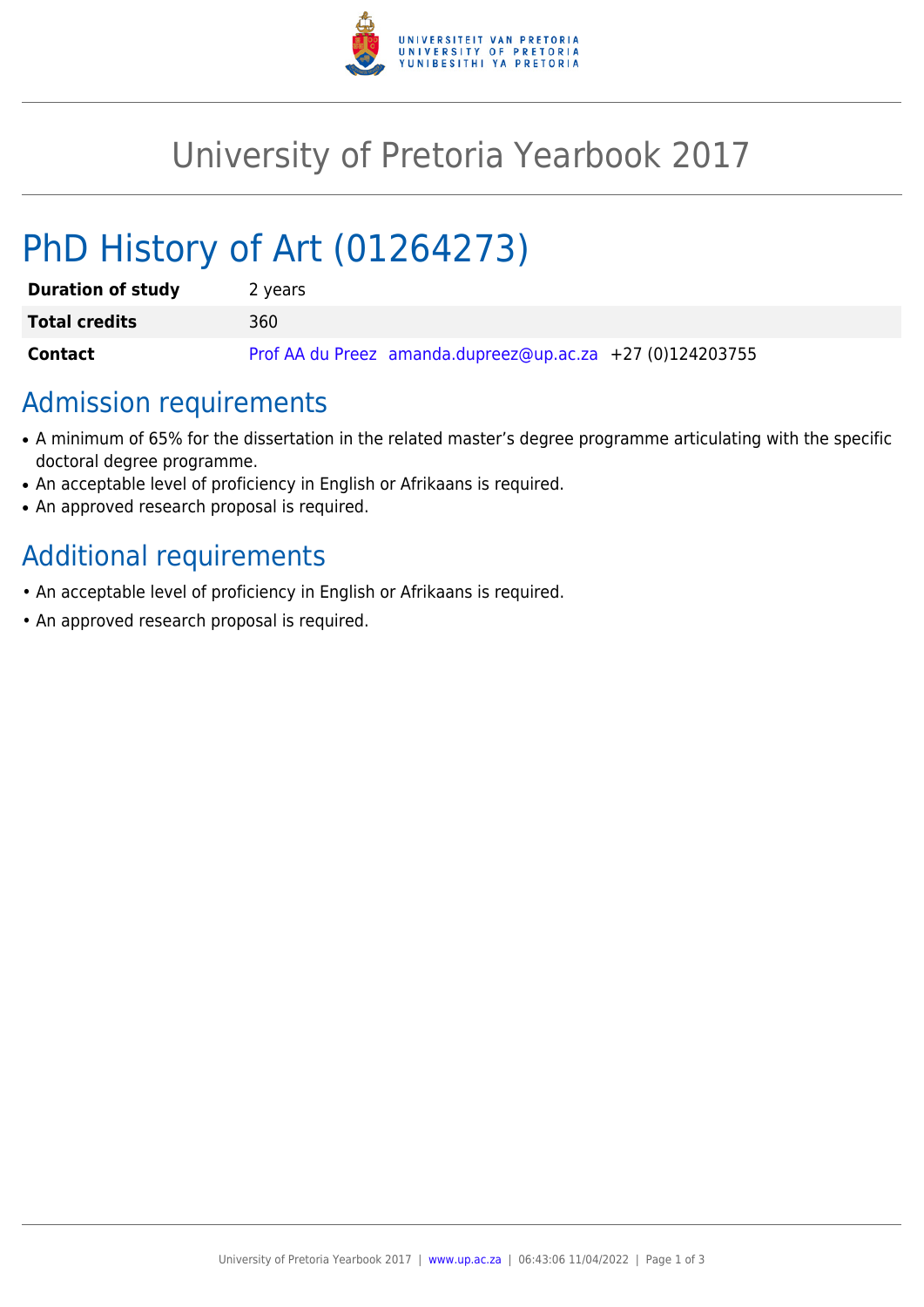

### Curriculum: Year 1

**Minimum credits: 360**

#### **Core modules**

#### **Thesis: History of art 990 (KGK 990)**

| <b>Module credits</b>         | 360.00                                     |
|-------------------------------|--------------------------------------------|
| <b>Prerequisites</b>          | No prerequisites.                          |
| Language of tuition           | Separate classes for Afrikaans and English |
| <b>Academic organisation</b>  | <b>Visual Arts</b>                         |
| <b>Period of presentation</b> | Year                                       |